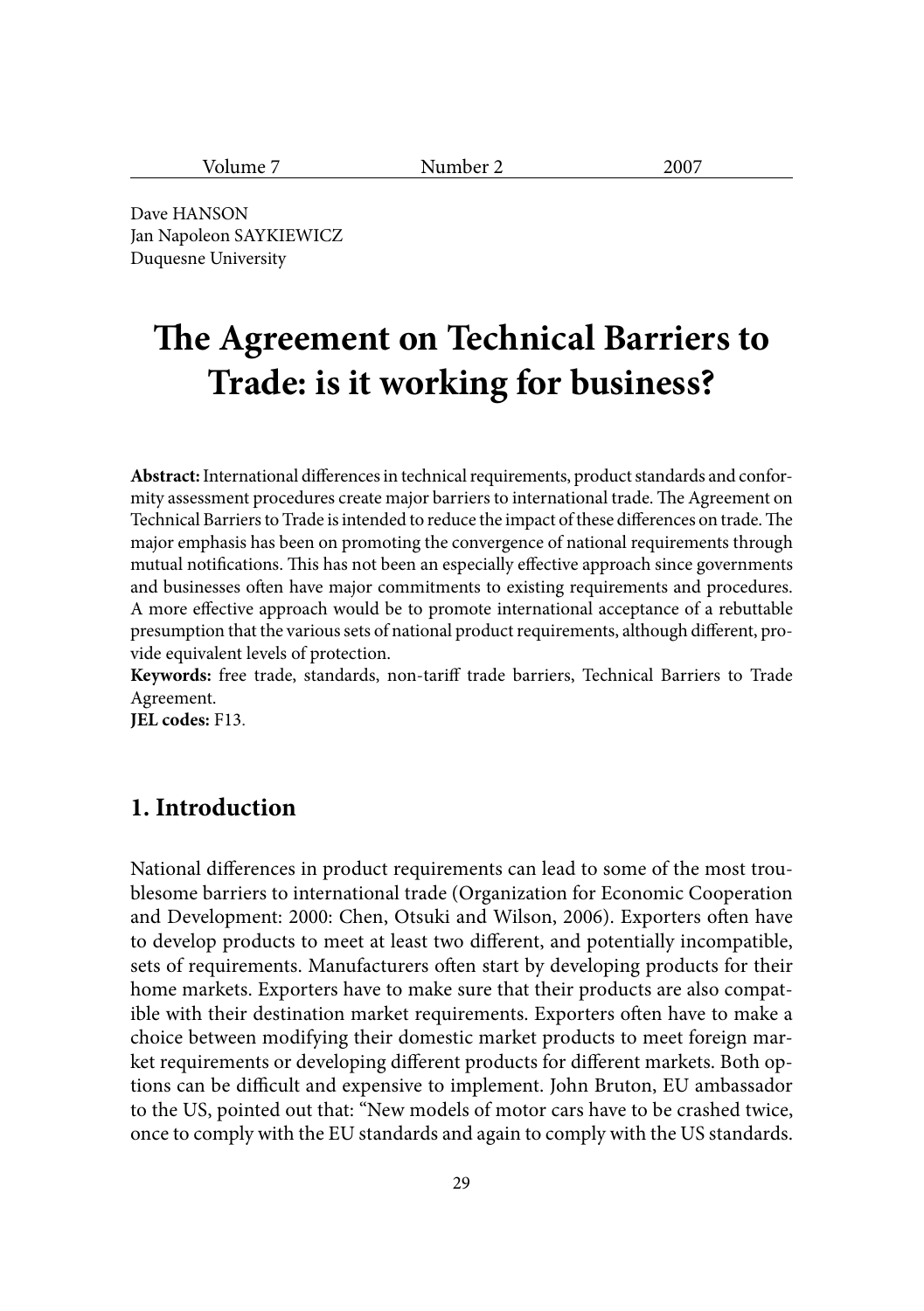We simply cannot afford to load more costs on the shoulders of our customers or to place more restrictions in the way of our business if we are to beat our global competitors" (Bounds, 2007).

Bonay (1983) lists some of categories of national technical requirement which can affect products and trade. They include; a) health and safety regulations, b) pharmaceutical control regulations, c) product design requirements, d) industrial standards, e) size and weight regulations, f) packaging and labeling regulations, g) package marking regulations, h) regulations affecting product use, i) intellectual property rules, j) trademark regulations. The documentation requirements may include design analyses and the processes of product development (Hanson, 2005; Hanson and Manchego, 2006).

The total costs of meeting product design, manufacturing and documentation requirements can be significant for smaller and medium manufacturers that are interested in developing export markets. (Organization for Economic Cooperation and Development n.d). The costs of complying with technical requirements and standards constitute a capital cost, expenditures are largely independent of the quantity sold. Smaller manufacturers may be reluctant to fund the up front costs for product modification and documentation that may be required before they can export their first orders to test the potential of foreign markets.

The globalization of the supply chain presents additional arguments for the international coordination of standards. Manufacturers exporting products generally want to purchase components that comply with foreign market requirements. US suppliers who are not exporting now find that they must satisfy the requirements of a foreign government if they want to sell components to manufacturers who are exporting.

The impact of national differences in product requirements has been increasing with the emergence of new technologies and the development of new standards and technical requirements. Protectionist interests often seem to play a role in the development of these national standards and requirements. (Hanson 2005; Egan, 2001).

#### **2. Considering standards**

A "standard" is defined as a "document approved by a recognized body that provides for common and repeated use, rules, guidelines and characteristics for products or related processes and production methods, with which compliance is not mandatory" (World Trade Organization, 2007, Technical Barriers to Trade Agreement, Annex I, article 1). Product standards can be developed to address a wide range of issues, including classifying product characteristics, ensuring product compatibility,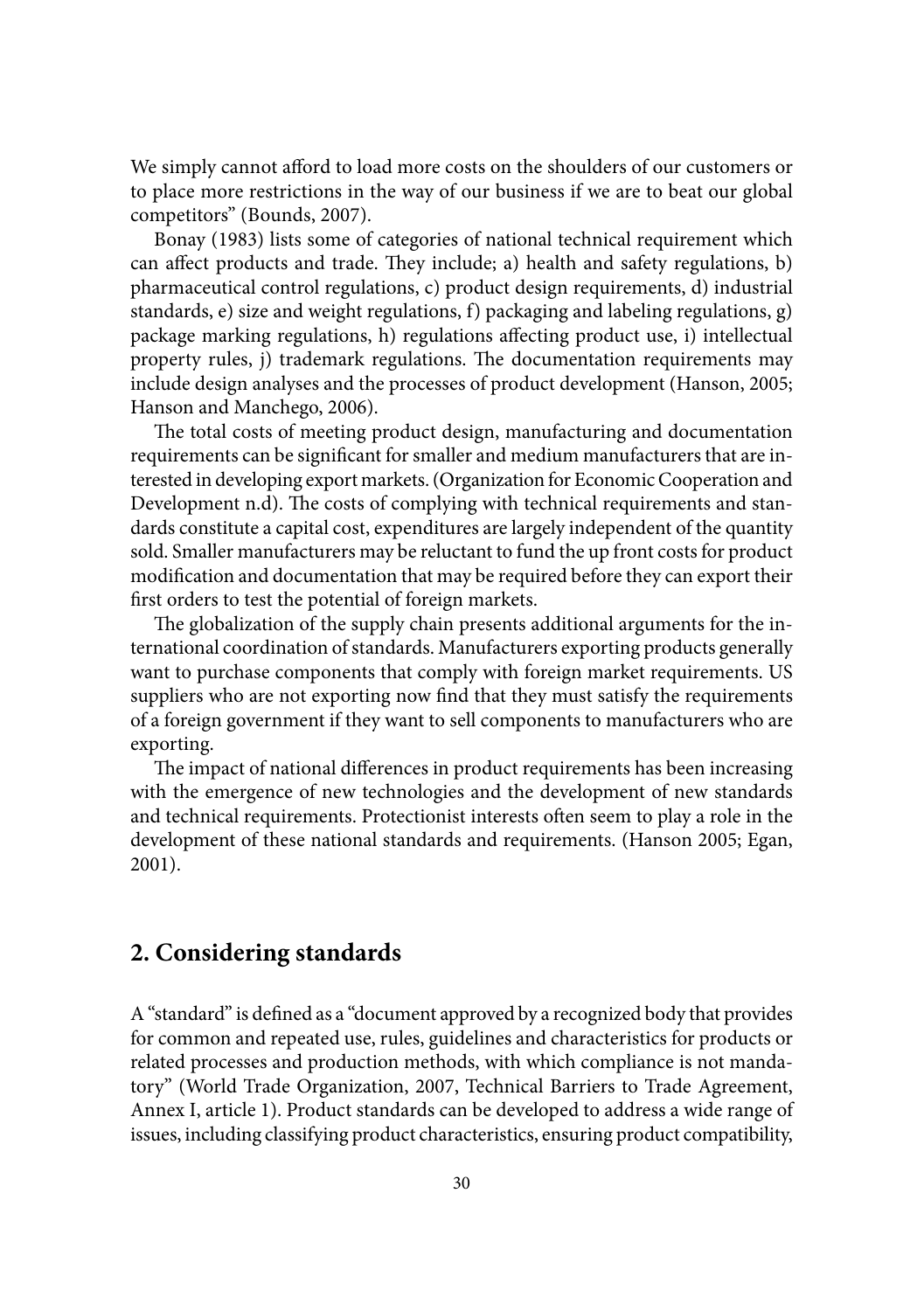and promoting product quality, durability and safety. These standards are essential in a modern industrial society; they are the building blocks for product development (US Office of Technology Assessment, 1992).

The WTO defines a "conformity assessment procedure" as "any procedure used, directly or indirectly, to determine that relevant requirements in technical regulations or standards are fulfilled." These may include product sampling, testing and inspection procedures, the evaluation, verification or assurance that these procedures are properly implemented, and the registration, accreditation or other forms of approval for the assessment procedures (World Trade Organization, 2007, Technical Barriers to Trade Agreement, Articles 5.2.3 and 5.2.6).

Virtually every developed country has one or two "standards development organizations" that take the lead in developing national standards and the associated conformity assessment procedures. These organizations are generally in the private sector. The American National Standards Institute has the lead role in the United States. ISO, the International Standards Organization, and IEC, the International Electrotechnical Commission, are the lead international non-governmental organizations charged with developing "international" standards.

Standards are usually developed in partnership with industry groups. Under the ISO/IEC Code of Good Practices (International Standards Organization, 2004), standards development organizations are charged with supporting "technical committees" that develop drafts of new standards and revisions to old ones. The committees are staffed by volunteers from business and other interested groups. After the end of a mandatory public comment period, the members of the standards development organizations can vote to approve or reject the technical committee drafts.

A "technical requirement" is defined as a "document which lays down product characteristics or their related process and production methods, including the applicable administrative provisions, with which compliance is mandatory" (World Trade Organization, 2007, Technical Barriers to Trade Agreement, Annex I, article 1). The distinction between a standard and a technical requirement is often blurred in practice. It is increasingly common for governments to use (voluntary) product standards as the basis for (mandatory) technical regulations. The National Technology Transfer and Advancement Act (United States, 1995), for example, requires US federal regulatory agencies to use private sector standards to define public regulatory requirements whenever possible. In the EU, manufacturers are not required to use the standards developed by the (non-governmental) European standards development agencies. However, products that are based on these standards are "presumed" to meet the essential requirements of the CE marking system for regulating product safety (Directorate General Enterprise, 1999). There is no other way to gain the benefit of this presumption.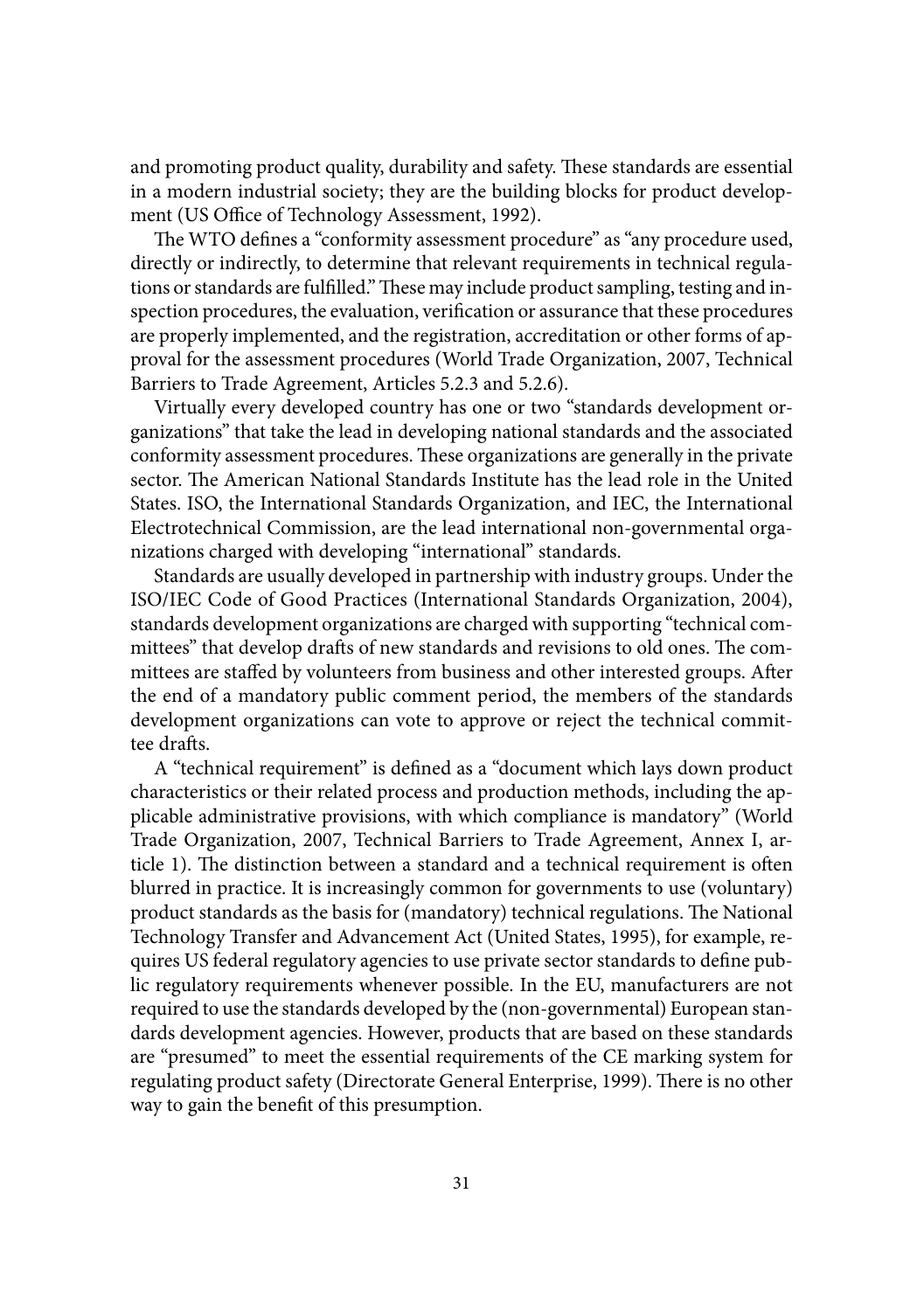## **3. The Agreement on Technical Barriers to Trade**

The Agreement on Technical Barriers to Trade (TBT) is the major international convention that is intended to reduce the impact of international differences in product standards and regulation on international trade.

The TBT was negotiated during the 1994 Uruguay Round of the GATT talks (World Trade Organization, 2006) to reduce the impact of national differences in standards and technical requirements on international trade. It strengthened the provisions of the original TBT which was adopted in 1979 at the end of the Tokyo Round.

The TBT establishes the international expectations for developing and enforcing technical requirements. There is a strong emphasis on minimizing the potential impact of technical requirements on international trade. Technical requirements should not be any more trade restrictive than necessary to fulfill legitimate objectives. Requirements must be based on available scientific information and technology (World Trade Organization, 2007, Technical Barriers to Trade Agreement, article 2.2). Technical requirements should be discontinued when they are no longer needed (World Trade Organization, 2007, Technical Barriers to Trade Agreement, article 2.3). International standards should be used as the basis for developing technical requirements where feasible (World Trade Organization, 2007, Technical Barriers to Trade Agreement, article 2.4).

The TBT also covers relations among countries in the development and enforcement of technical requirements. Signatories are pledged under the TBT to give public notice when they are developing a technical requirement that could have an impact on international trade. Other member states should be given the time and information needed to comment intelligently on the draft (World Trade Organization, 2007, Technical Barriers to Trade Agreement, articles 2.9 and 11). The notification requirement can be overridden in response to the emergence of urgent problems of safety, health, environmental protection or national security (World Trade Organization, 2007, Technical Barriers to Trade Agreement, article 2.10).

Technical requirements should be enforced in a non-discriminatory manner (World Trade Organization, 2007, Technical Barriers to Trade Agreement, articles 2.1, 5.1, 5.2 and 8). Where relevant, member countries should consider adopting international and regional systems of conformity assessment (World Trade Organization, 2007, Technical Barriers to Trade Agreement, article 9). Signatories should also consider accepting products that have been developed on the basis of foreign technical requirements, even if they are different from national requirements, as long as they adequately fulfill the objectives of the national regulations (World Trade Organization, 2007, Technical Barriers to Trade Agreement, article 2.7).

Since standards are developed by the private sector, the provisions of the TBT that apply to technical requirements do not necessarily apply. Article 4 of the TBT states that signatory governments should "take such reasonable measures as may be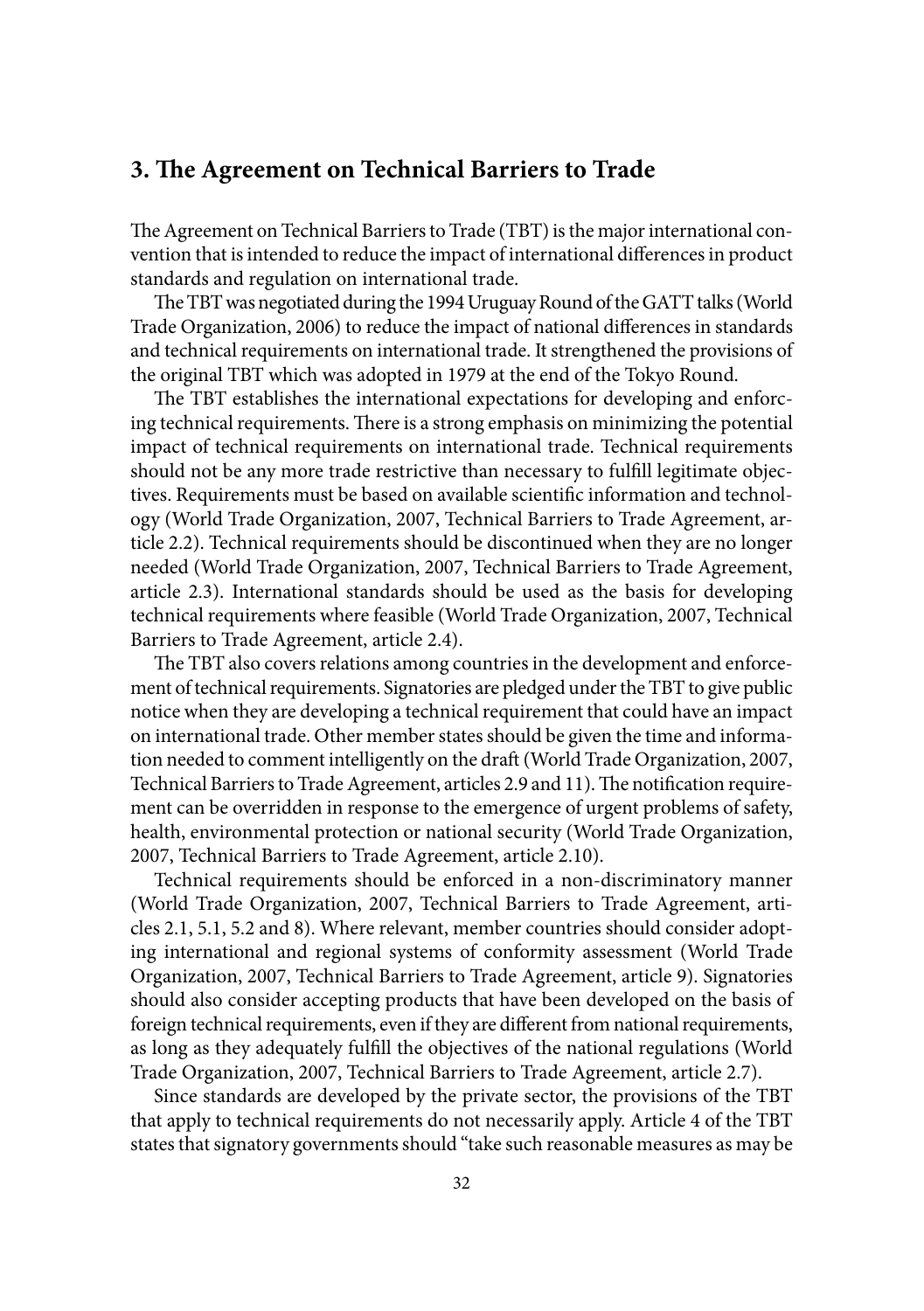available to them" to ensure that relevant local government and non-government standards development bodies comply with the TBT Code of Good Practice for the Preparation, Adoption and Application of Standards (World Trade Organization, 2007, Technical Barriers to Trade Agreement, article 4.1).

The TBT Code of Good Practice (World Trade Organization, 2007, Technical Barriers to Trade Agreement, Annex 3) is based on the ISO/IEC Code of Good Practices (International Standards Organization, 2004). The Code includes the same general provisions on national treatment and non-discrimination that govern the application of technical requirements. The process of developing new standards is to include the publication of a draft, an open comment period, and a requirement that the written responses be developed for all substantive comments. The process is to be publicized through ISONET (TBT, Annex 3). ISONET is a service managed by ISO that provides a forum for affiliated standards development organizations to publicly share information on the process of standards development (ISO, 2007) Signatory countries are also pledged to participate in the processes of developing international standards within the limits of their resources (World Trade Organization, 2007, Technical Barriers to Trade Agreement, article 2.6).

#### **4. Trade, technical requirements and the TBT**

Does the TBT help liberalize international trade? Does it help mitigate the trade impact of national differences in international technical requirements and standards? We can begin to answer these questions by comparing the sorts of issues covered in the processes developed through the TBT with the real world problems created by national differences in technical requirements standards and conformity assessment procedures.

The international notification process developed through the TBT is a tremendous step forward in the harmonization of future standards. It can provide companies in foreign countries with notice of pending regulatory initiatives before they have been adopted as a new standard or technical requirement. The US notification office, the National Center for Standards and Certification Information, makes notifications available to interested companies over the internet (National Institute for Standards and Technology, 2007). This is a common practice in many other countries.

However, notifications may mitigate future problems, but are not likely to have much impact on existing standards and certification requirements. The impact of large inventories equipment and products built and certified according to legacy standards severely complicates the search for international convergence.

National differences in metrology pose particularly difficult problems for the international harmonization of compatibility standards. The USA and Liberia still use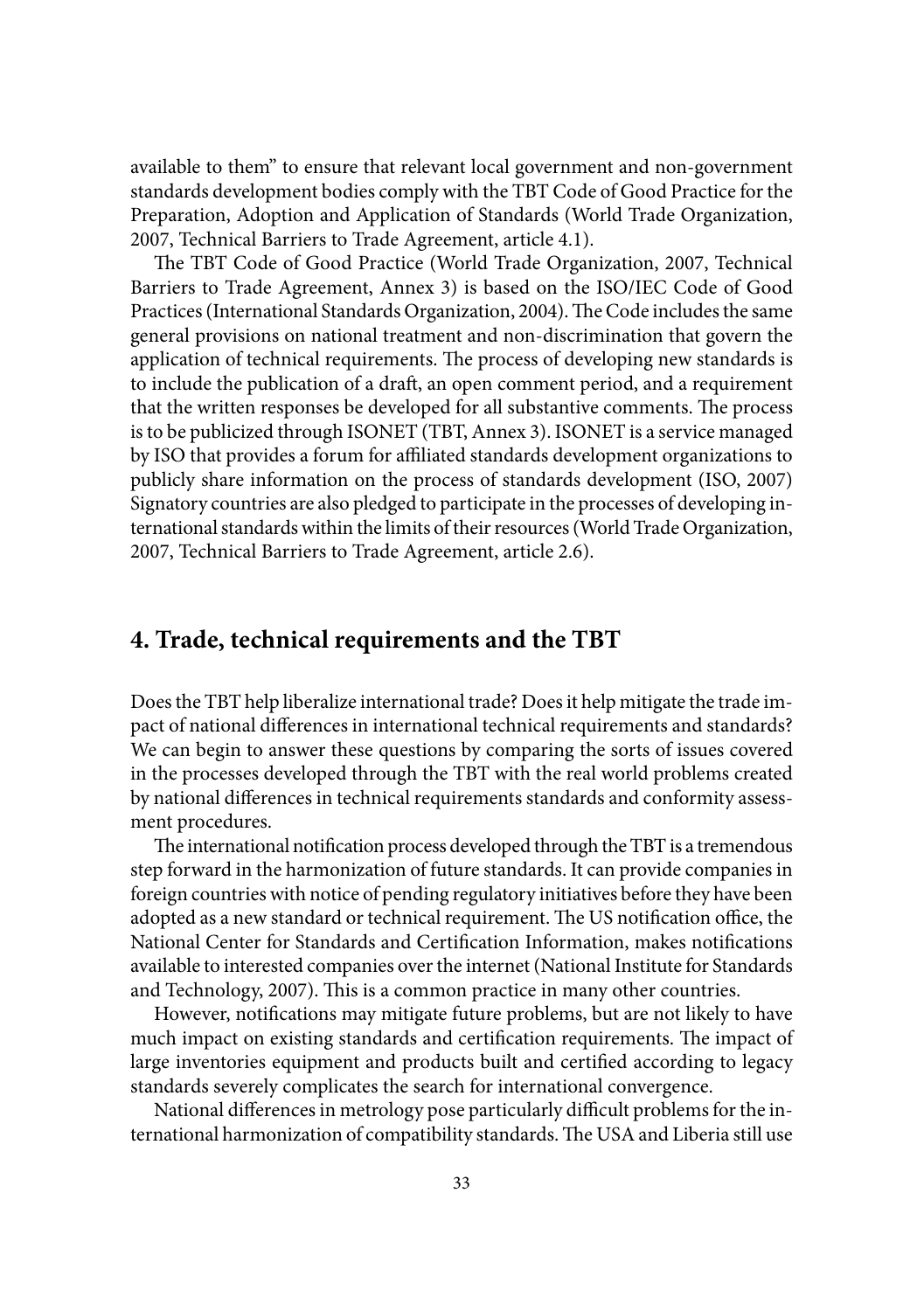the English system of measurement. Every other country is on the metric system. The compatibility difficulties are substantial. Metric bolts will not fit on English screws. Precise conversions from English to metric units can involve many decimal places and be difficult to implement. Until the US adopts the metric system, national convergence around international standards is unlikely to occur. Given the magnitude of the US legacy infrastructure that has been built to English units, a full switch to the metric system is unlikely to occur.

Another example, international differences in conformity assessment procedures can pose problems for the exporting manufacturer. In the US, conformity assessments are generally carried out by accredited third parties that compete in the marketplace for recognition. The National Institute for Standards and Technology has listed over three hundred US certification marks. The Underwriter's Laboratory UL logo is probably the best known US certification mark for assuring electrical safety. ASME, The American Society for Mechanical Engineering, is the leading source of safety certification for boilers and pressure vessels. In most cases, the certifying agency takes broad control of the product review process in the US.

In the EU, product safety standards are generally enforced through the CE marking system. The manufacturer has the primary responsibility for assuring that the design, manufacture, performance and documentation of a product complies with the standards used to implement the CE Marking requirements. Manufacturers dealing with higher risk products must hire certified groups, called "notified bodies", to review their work.

Both the certification agencies in the US and the notified bodies in the EU derive a substantial portion of their revenues from serving the existing system of conformity assessment. Their clients have made significant investments in conformity assessment on the basis of their national systems. Both groups are likely to resist pressures to adopt the system used in the other country.

The task of modifying established standards to reduce international differences is likely to be difficult, especially if the differences go to basic issues of design strategy or product classification. For example, the ASME Boiler and Pressure Vessel Code assures the safety of pressure vessels through a strategy of thick walls, thick welds, low stresses and relatively limited quality controls. This approach reflected the technology available when boilers used on river packets were first being regulated in the US. In contrast, the European standards implementing the Pressure Equipment Directive were developed on the basis of modern systems for quality control and testing. These standards are based on a strategy of thin walls, thin welds, high stresses and more rigid quality control measures, including radiographic testing for weld integrity. Both systems lead to safe products. However, compliance with one system does not assure compliance with the other system.

Another example; both the US and the EU set the stringency of manufacturing reviews and conformity assessment procedures for medical devices according to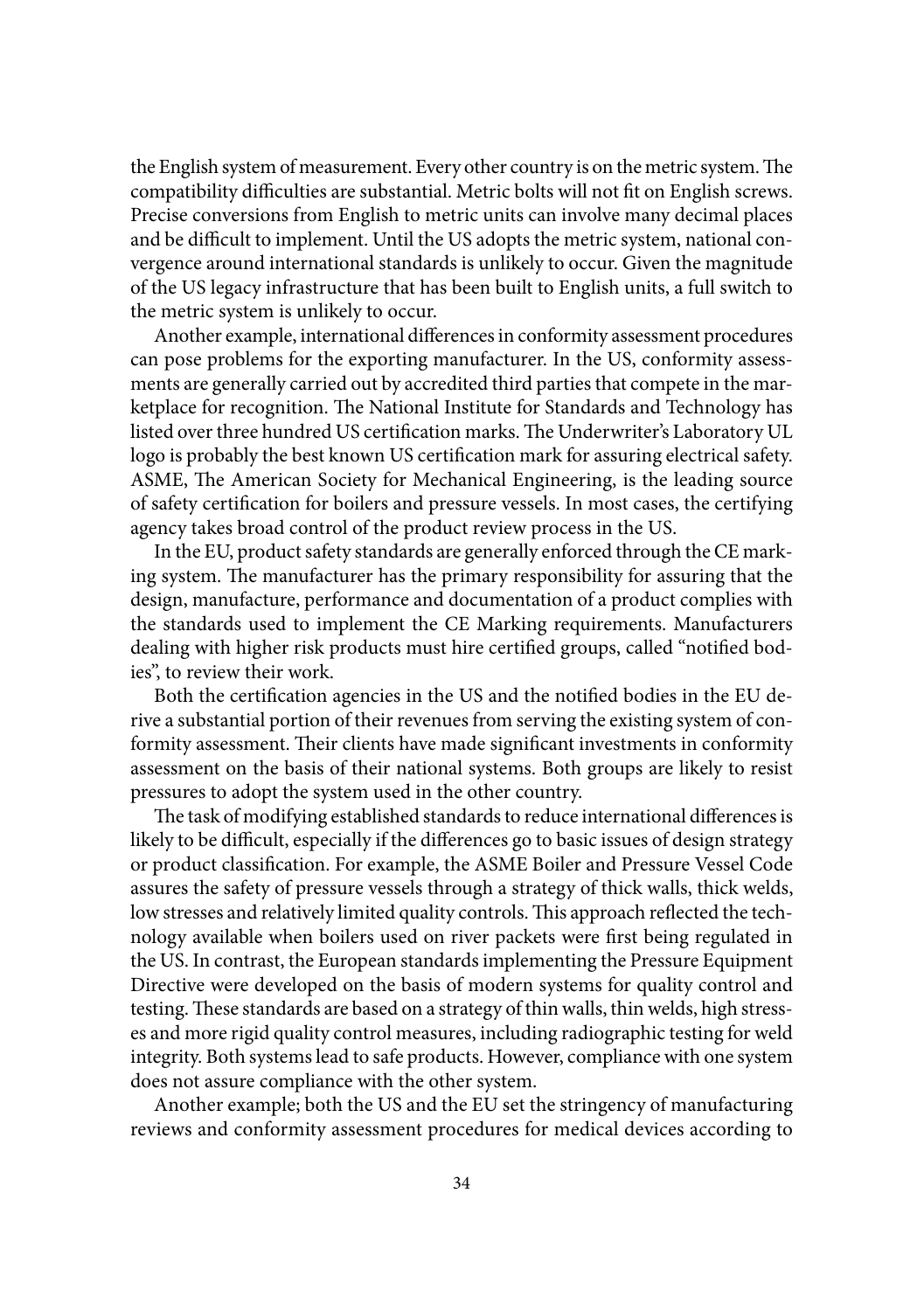the intrinsic levels of risk they present. Both systems impose far more rigid quality controls on companies manufacturing cardiac pacemakers than on companies manufacturing tongue depressors (United States Food and Drug Administration, 2007, Directorate General Enterprise, 1993). The EU classifies products into four categories of intrinsic risk. The US has three categories plus an "unregulated" category for safe products. Unfortunately, the two systems use different procedures for classifying products by intrinsic risk. In the EU, Medical Device Directive (Directorate General Enterprise, 1993) sets forth seventeen rules for product classification. The manufacturer is responsible for determining the appropriate category for her product. In the US, the classification of new products is carried out by the FDA staff.

There are no guarantees that a classification in one system will carry over into the other system. Any changes made in the system used in either region to harmonize it with the system used in the other region will inevitably lead to the reclassification of existing products. The manufacturers of the affected products would have to change their systems of manufacturing controls and conformity assessment procedures. This is likely to be an expensive and difficult process. Although medical device manufacturers generally support global harmonization, most would resist changes that lead to uncertainties, delays and added costs.

Standards are often used to summarize component characteristics and to ensure product compatibility and interoperability. Businesses that rely on a particular set of compatibility standards are likely to build up a large inventory of equipment built to those standards. This legacy infrastructure can complicate efforts to integrate national standards into international models in accordance with the TBT. For example, a company that manufactures TV equipment to US video standards is likely to resist a shift to EU TV standards.

The picture is not totally dark. This impact of national differences in standards on trade is, in general, less serious in high technology areas where product life cycles are short, new standards are always under development and manufacturers expect to sell in the global marketplace. Industry experts participating in the technical committees are likely to insist that the draft standards they develop are consistent with their companies' marketing goals. Even companies using new technologies are likely to have an interest in expanding their potential customer base by encouraging widespread acceptance of their proprietary standards. This will usually involve a strong interest in international compatibility, if not outright convergence.

The US and the EU, as anchors for the largest bilateral trade flows in the world, have gone beyond the requirements of the TBT to promote regulatory harmonization. The 1008 US-EU Summit led to the development of a new "Transatlantic Economic Partnership (European Commission, Directorate General Trade, 2007), According to the Office of the President (United States, 2005), the goal is: to build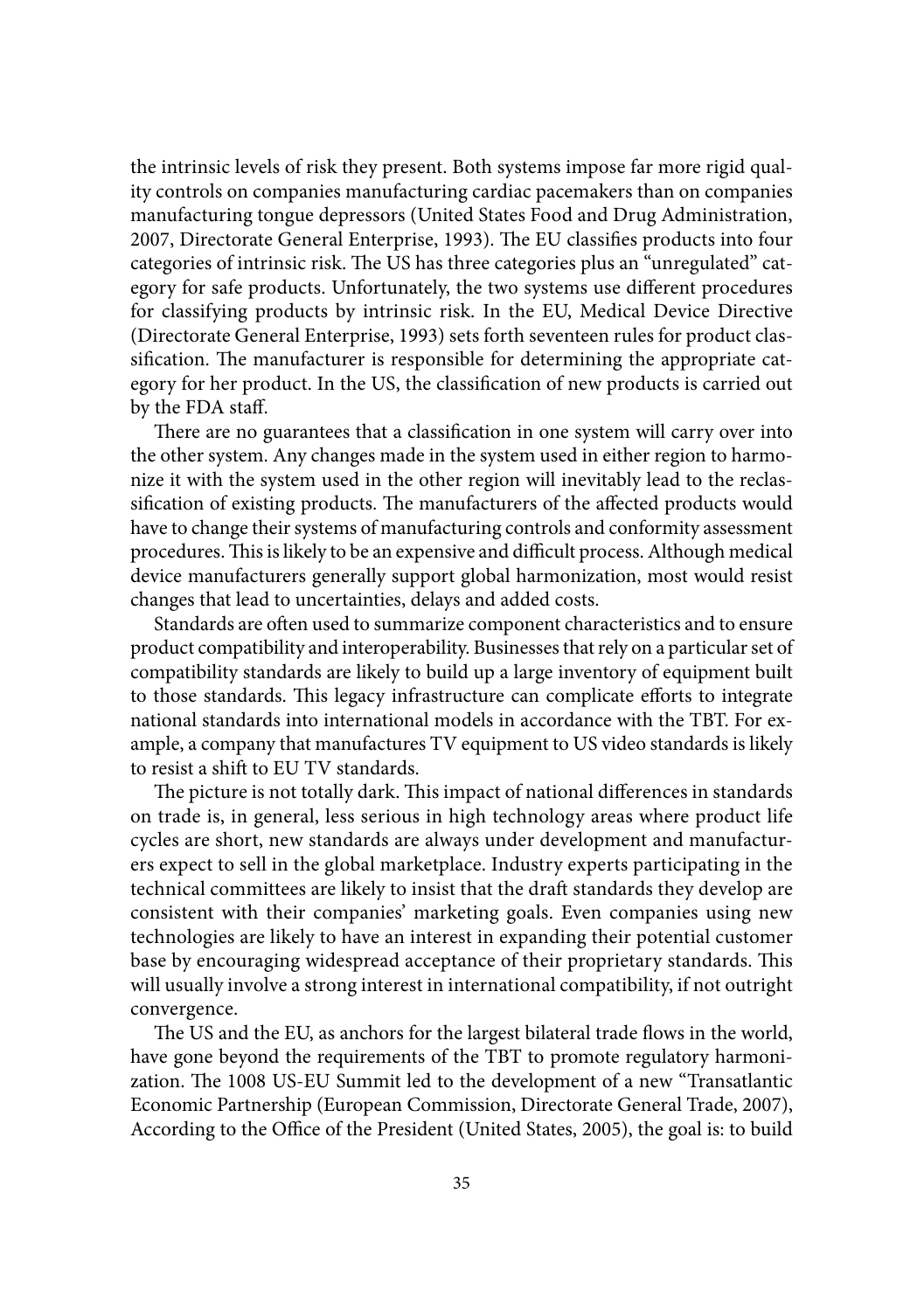effective mechanisms to promote better quality regulations and to minimize unnecessary regulatory divergences to facilitate transatlantic trade and investment and increase consumer confidence in the transatlantic market.

The overall framework for the partnership is set forth in the Guidelines for Increased Regulatory Cooperation and Transparency (United States Trade Representative, 2002). The US-EU High-level Regulatory Cooperation Forum was organized under the framework provided by the Guidelines (Office of the President 2007; European Commission, 2007) to implement regulatory convergence.

The Regulatory Forum is focusing on three areas for enhancing regulatory cooperation, medicinal products, transportation safety and consumer protection (US Department of State 2003). The Forum is also carrying a review of the regulatory processes under the "how we regulate" program. The US Director of the Office of Management and Budget represents the US and the European Commission represents the European Union in these discussions (United States Trade Representative, 2005).

The Regulatory Forum is charged in part with reviewing administrative basic procedures on both sides of the Atlantic and then identifying the best practices that should be adopted by both regions. The gaps though are relatively large. Administrative practices in the US emphasize procedural commitments through statutes such as the Administrative Practices Act. The emphasis in the EU is on policy strategies. Their formal commitment to the "precautionary principle" is one example.

The US-EU Regulatory Forum is also charged with promoting regulatory harmonization at the agency level. A formal exchange of experts is one tool for promoting this goal. For example, European experts are assigned to work in the FDA, for example, and American experts may work in DG Health and Sanitation.

In some cases, industry groups are actively lobbying different government to promote international convergence. The Transatlantic Business Dialog is a coalition of European and US business representatives who work to bring a business perspective to the work of the regulatory Forum (Transatlantic Business Dialog 2006) A parallel organization, the Trans-Atlantic Consumers Dialog, brings a more critical perspective to the work of the Forum (Transatlantic Consumer Dialog, 2007).

Business groups are also promoting international regulatory convergence independently of the US-EU framework. The Global Harmonization Task Force for example, is an international effort led by trade associations in the US and EU to promote international convergence in the technical requirements governing medical devices (Global Harmonization Task Force, 2000) Although these initiatives are very useful, they will not overcome the barriers created in national differences in units of measure, material specifications and in areas such as basic pressure vessel and electrical safety requirements.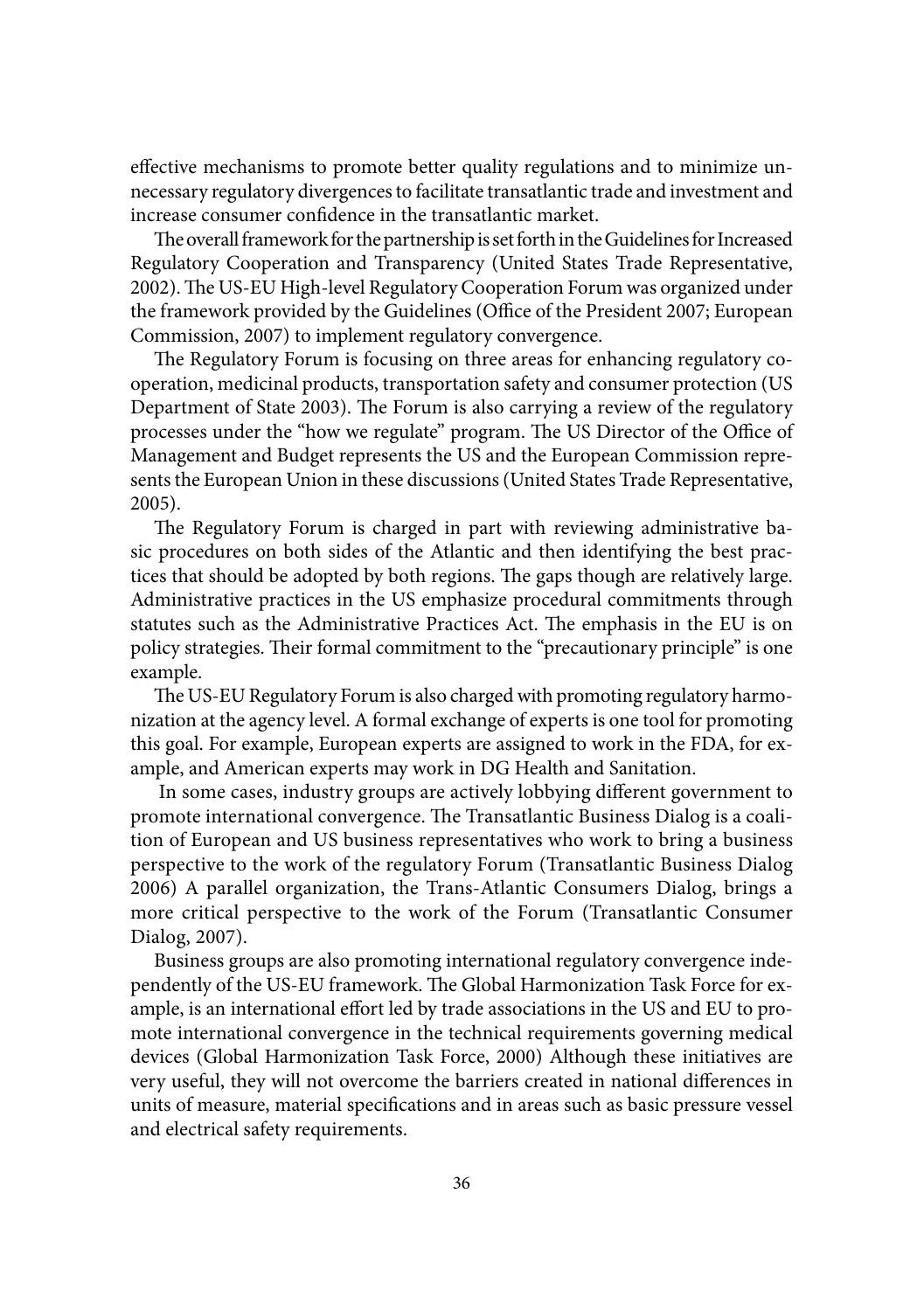Overall though, the provisions of the TBT that encourage international convergence are not likely to have much impact on legacy standards and conformity assessment procedures. Standards in both the US and EU are generally going to be developed on the basis of these legacy systems. Joint efforts, such as the Transatlantic Regulatory Forum and the TABD, are excellent efforts, but they these initiatives are a long way from addressing the problems of harmonizing existing standards and conformity assessment arrangements. These initiatives are also outside of the TBT framework and do not represent general commitments from the international community.

In short, any hope for general convergence in the short term is likely to be fruitless. If international convergence in national standards, technical requirements and conformity assessment procedures is unlikely to occur, then has the TBT been an exercise in futility?

#### **5. A modest proposal**

Other provisions of the TBT are likely to provide a stronger basis for trade liberalization. Under the terms of articles 2.7 and 6.1, signatory countries are pledged to recognize the equivalencies of foreign standards, technical requirements and conformity assessment procedures, if it is feasible to do so. (World Trade Organization, 2007, Technical Barriers to Trade Agreement).

An emphasis on equivalencies would bypass the problems associated with efforts to harmonize standards, technical requirements and conformity assessment requirements. National standards development associations and regulatory agencies on both sides of the Atlantic could continue with business as it has always been done. However, trade would not longer be affected by these differences. For example, the US would accept CE marking as an acceptable alternative to UL certification and the EU would accept UL certification as an alternative to CE marking.

An administrative structure would have to be developed to allow for the identification and recognition of equivalencies. The parties managing the various conformity assessment processes would have to state what types of issues are addressed by their mark. In the US, certification marks might address product performance, safety, environmental impact, quality, and equipment compatibility. A UL mark assuring electrical safety on a heart-lung machine would mean little if the machine did not otherwise perform properly.

The managers of the conformity assessment marks (including the CE mark) might also have to specify the basis on which the certification was carried out. Some of the alternatives might be manufacturer's self-assessment, a third party design review or a full testing of the product.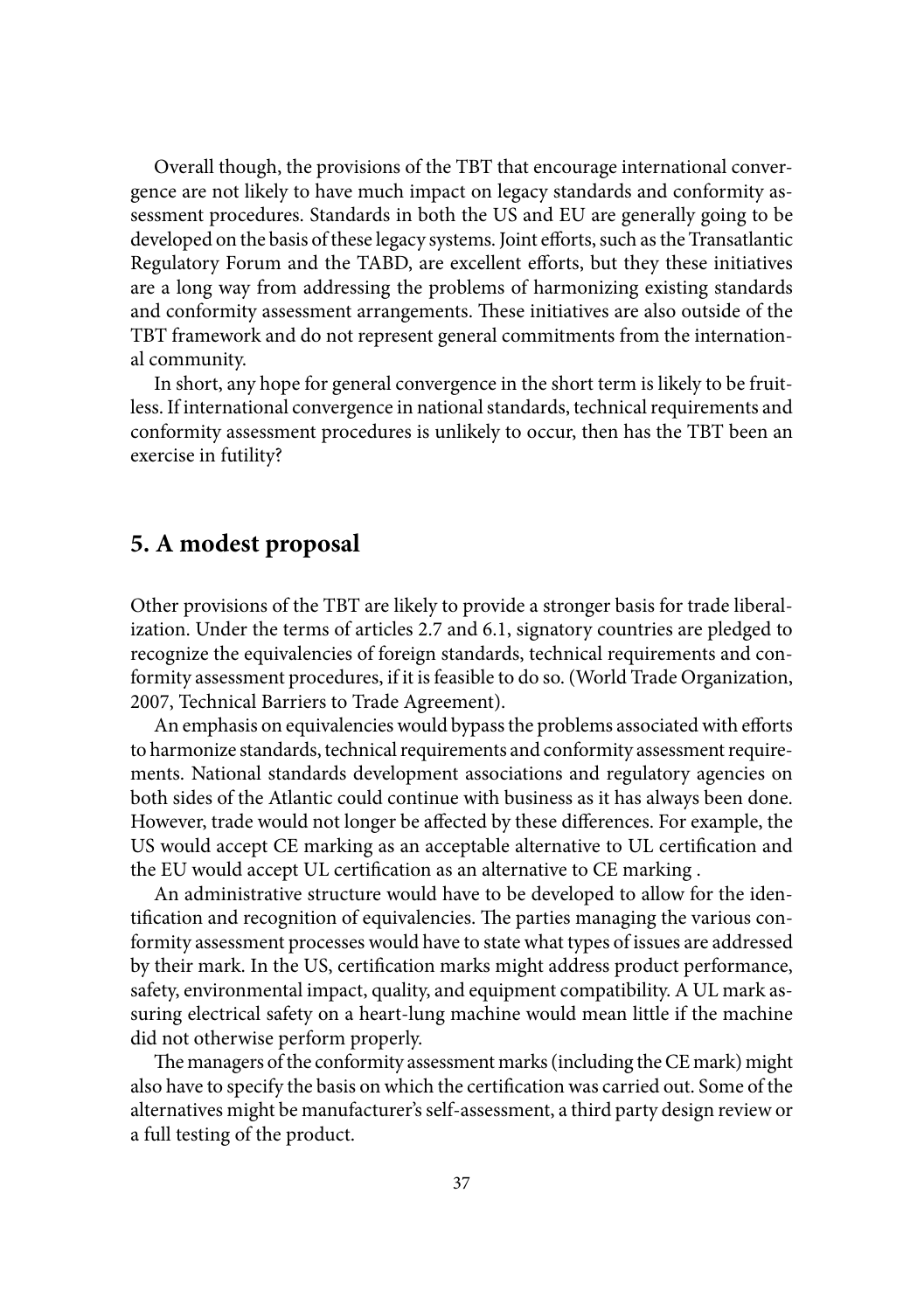Finally, the presumption that certification marks from different countries provide equivalent levels of product assurances would have to be rebuttable. There would have to be some forum and process for determining whether assertion of equivalency was, in fact, accurate. The presumption of equivalency could only be set aside on the basis of positive evidence that the systems being compared, in fact, did not offer the same general levels of protection. Addressing the task of proving (or disproving) the equivalencies of various conformity assessments and certification processes could provide very useful information about the relative effectiveness of different regulatory strategies. This obligation of proof would have to apply to governments as well as individuals. No country could reject an assertion of equivalency without some show of relevant evidence.

For this system to work, an agency such as ISO would have to develop the standards that would define these terms, specify the minimum acceptable procedures and provide some assurances that the definitions and requirements were being used in similar ways in different countries. The work being done by the US-EU Regulatory Forum on best practices in administrative regulation could be very useful here.

An emphasis on establishing equivalencies rather than encouraging convergence would not work in all circumstances. In some cases, governments issue technical requirements as a means for forcing new the development of new technologies. In the US, for example, the corporate average fuel economy standards were intended to encourage auto makers to develop more fuel efficient cars. In the EU, the RoHS requirements were also been intended to force the development of new products that did not include the banned substances. Unless different countries were to adopt similar goals for technology forcing, equivalencies in these areas may be hard to find.

This approach may also be less effective when comparing national regulations of pharmaceuticals and medical devices. For most manufactured products, the goal is to assure product safety. The issue of whether the product actually works or not is largely irrelevant to everyone but the purchaser. In the medical area though, the regulators have to balance the medical benefits against the risks in using the device. They also have to assess the potential costs and benefits of the device against the costs and benefits of what is currently on the market. As the task of weighing risks and benefits becomes more complex, the prospects for accepting the equivalence of regulatory alternatives become more remote. This is especially likely if the medical device regulatory agencies in the different countries strike the balance between risk and effectiveness in different ways. In the US, for example, the FDA is notoriously risk adverse which the regulatory authorities in the EU tend to be more client friendly.

Overall though, we believe that a greater emphasis on establishing the equivalencies of different systems is more likely to liberalize trade than the present emphasis on promoting regulatory convergence.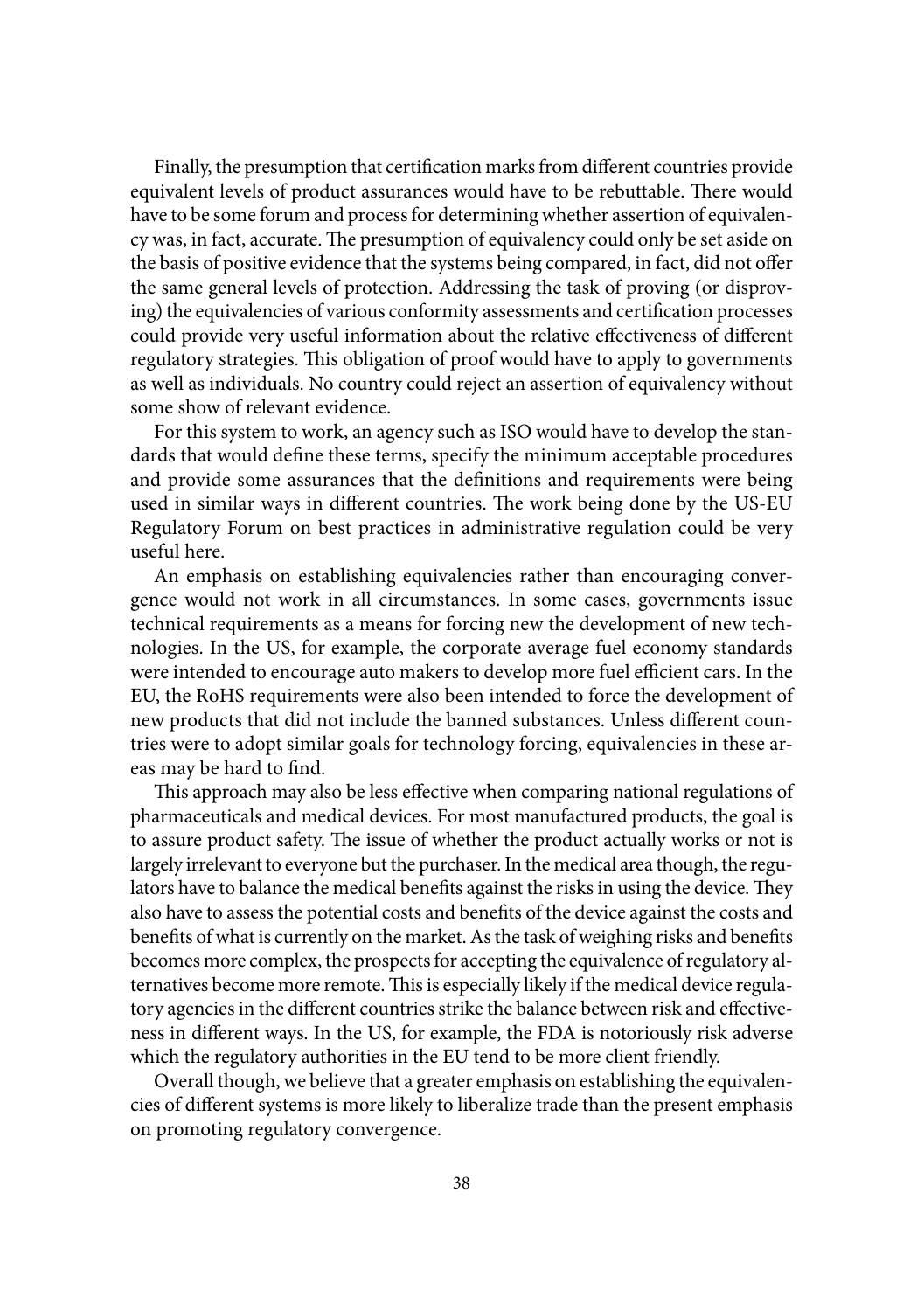#### *References*

- Atkins R. (2007), *China Exports to the EU More than the US for the First Time*, Financial Times, March 23, p. 4.
- Bonay B. (1983), *Protectionism: Challenge of the Eighties*, Union Bank of Switzerland, Zurich.
- Bounds A. (2007), *US and EU to Set Dates for Transatlantic Trade Zone*, Financial Times, February 20, p. 2.
- Chen M., Otsuki T., Wilson J. (2006), *Do Standards Matter for Export Success?* World Bank Policy Research Working Paper WPS 3809.
- Egan M. (2001), *Constructing a European Market*, Oxford University Press, Oxford.
- European Union, Directorate General Enterprise (1993), Directive 93/42of the European Parliament and of the Council on Medical Devices.
- European Union, Directorate General Enterprise (1999), Guide to the Implementation of Directives Based on the New Approach and the Global Approach to Regulation (Brussels, European Commission).
- European Union, Directorate General Environment (2002), Directive 2002/95/EU on the Restrictions of the Use of Hazardous Substances in Electrical and Electronic Equipment.
- European Union, Directorate General for Trade (2007), United States Barriers to Trade and Investment: Report for 2006, Brussels.
- Global Harmonization Task Force (2000), GHTF Guiding Principles, GHTF/AHPG/NIR7: 2000.
- Hanson D. (2005), *CE Marking, Product Standards and World Trade*, Edward Elgar, Cheltenham.
- Hanson D., Manchego G. (2006), *A Global Perspective of Regulation and Standardization*, Standards Engineering vol. 45(6), p. 3.
- ISO (2004), ISO/IEC Code of Good Practices in the Preparation, Adoption and Application of Standards, ISO, Geneva.
- ISO (2007), ISONET Directory: About ISONET, at wssn.net/WSSN/RefDocs/issndir/introduction, html.
- United States, National Institute for Standards and Technology (2007), NIST Technology Services: National Center for Standards and Certification Information, at ts.nist.gov/ Standards/Conformity/ncsci.cfm.
- United States, Office of the President (2005), The United States and the European Union Initiative to Enhance Transatlantic Economic Integration and Growth, The White House, Washington DC.
- United States Congress, Office of Technology Assessment (1992), Global Standards: Building Blocks for the Future TCT-512, US Government Printing Office, Washington DC.
- Organization for Economic Cooperation and Development (2000), An Assessment of the Costs for International Trade in Meeting Regulatory Requirements, TD/TC/WP (99)8/ Final.
- Organization for Economic Cooperation and Development (n.d.), Consumers, Product Safety Standards and International Trade, OECD , Paris.
- Transatlantic Business Dialog (2006), Towards a Barrier-free Transatlantic Market: Report and Recommendations to the 2006 EU-US Summit Leaders, Washington DC.